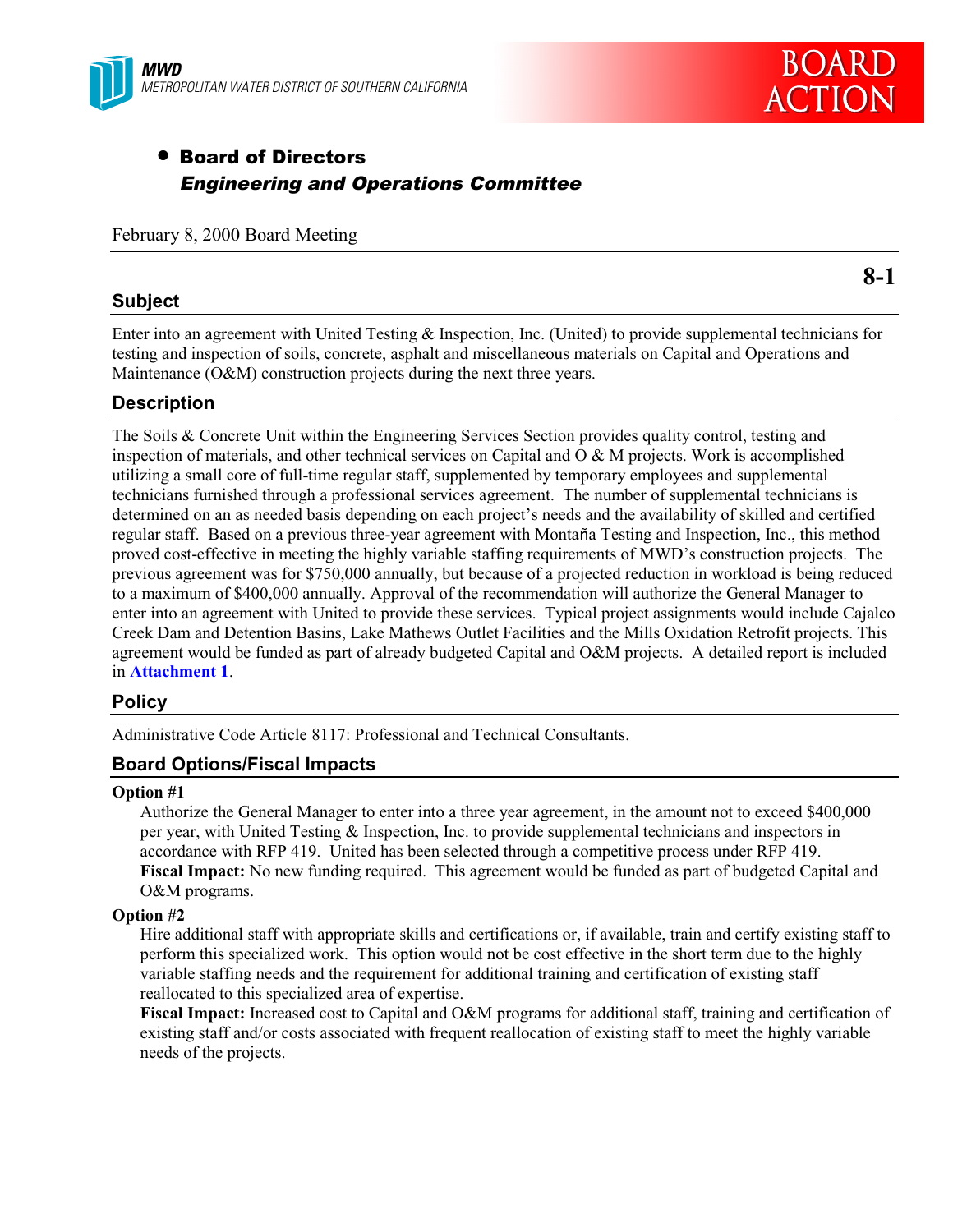# **Staff Recommendation**

Option #1.

Ray L. Wolfe

Acting Manager, Corporate Resources

L 1/21/00' K Ҡ  $\Omega$ o,  $G$  General Manager  $\overbrace{C}$  Date

**Attachment 1 – Detailed Report**

1/13/00

**Date**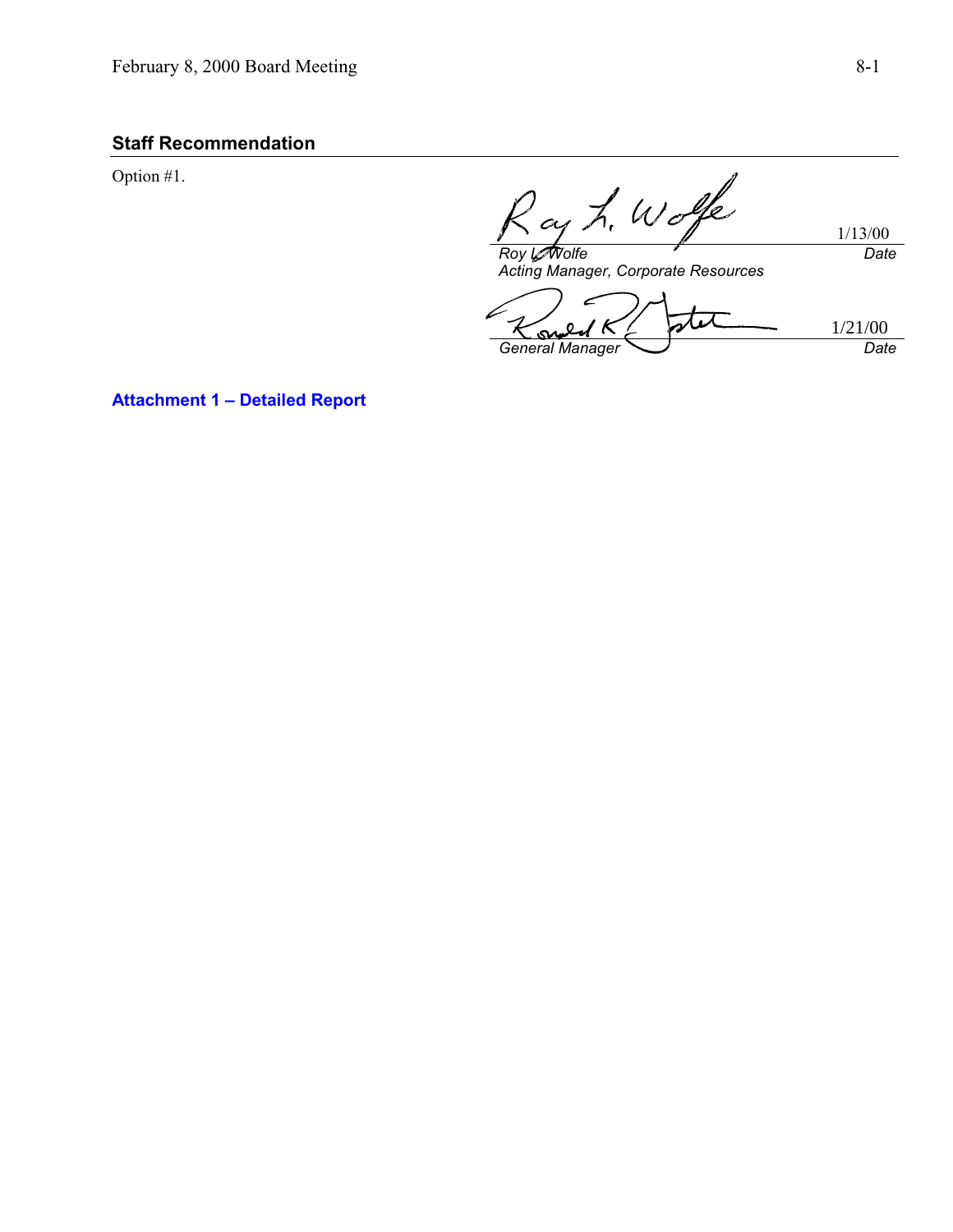#### Detailed Report – Supplemental Technician Services

The Soils & Concrete Unit within the Engineering Services Section provides materials testing and inspection services to support both facility construction and ongoing operations. Testing services include field and laboratory testing of soils, aggregates, concrete and asphalt concrete and filter media materials. The Unit provides technical support for design, corrosion control, water quality, operations and maintenance functions. Typical services include construction drawing and specification review, standard specification development, contractor submittal review, geotechnical exploration, design support, and forensic evaluation of field conditions.

The Unit currently consists of four regular employees, four temporary employees, one agency temporary employee and supplemental technicians provided through a professional services agreement as needed. To accomplish the highly specialized work, the staff must have strong academic and technical training which includes degrees, licenses and certifications in the areas of quality engineering, civil engineering, geology, soils technology and concrete technology.

The number of regular and temporary employees in the Unit has decreased from 13 to 8 due to attrition over the past five years. This disparity has been taken up by the costeffective use of supplemental technicians. They are selected on an as-needed basis when unexpected requirements for single-skilled temporary employees are experienced on major capital projects. These individuals have performed approximately 50 percent of the technician tasks and have reduced materials testing costs by 40 percent. Expanding the use of lower-cost supplemental technicians into other projects is not practical because the remaining work involves small capital and O&M construction work. These small projects necessitate that participating employees have multitask expertise to perform their assignments throughout all phases of the project. Only District regular and temporary employees, who have developed these multi-skilled capabilities, are able to successfully perform these services. Historically, employees with these attributes have not been available from the market place for these short-term immediate-assignment projects. There will be a continuing need to utilize single-skilled supplemental technicians with the startup of Cajalco Creek Dam and Detention Basins, Lake Mathews Outlet Facilities and the Mills Oxidation Retrofit projects.

Currently, 15 percent of the Unit personnel are supplied through an existing professional services agreement, which expires in March 2000. At this time, sufficient staff with the needed skills and certifications are not available to meet the projected workload, therefore, the recommended alternative is to continue using supplemental technicians provided through a professional service agreement. Consequently, an RFP was initiated to obtain the services needed when the existing agreement expires. Thirteen responses were received and evaluated. Evaluation was based on the qualifications of the respondent's staff, ability to provide personnel in a timely manner, and conformance to